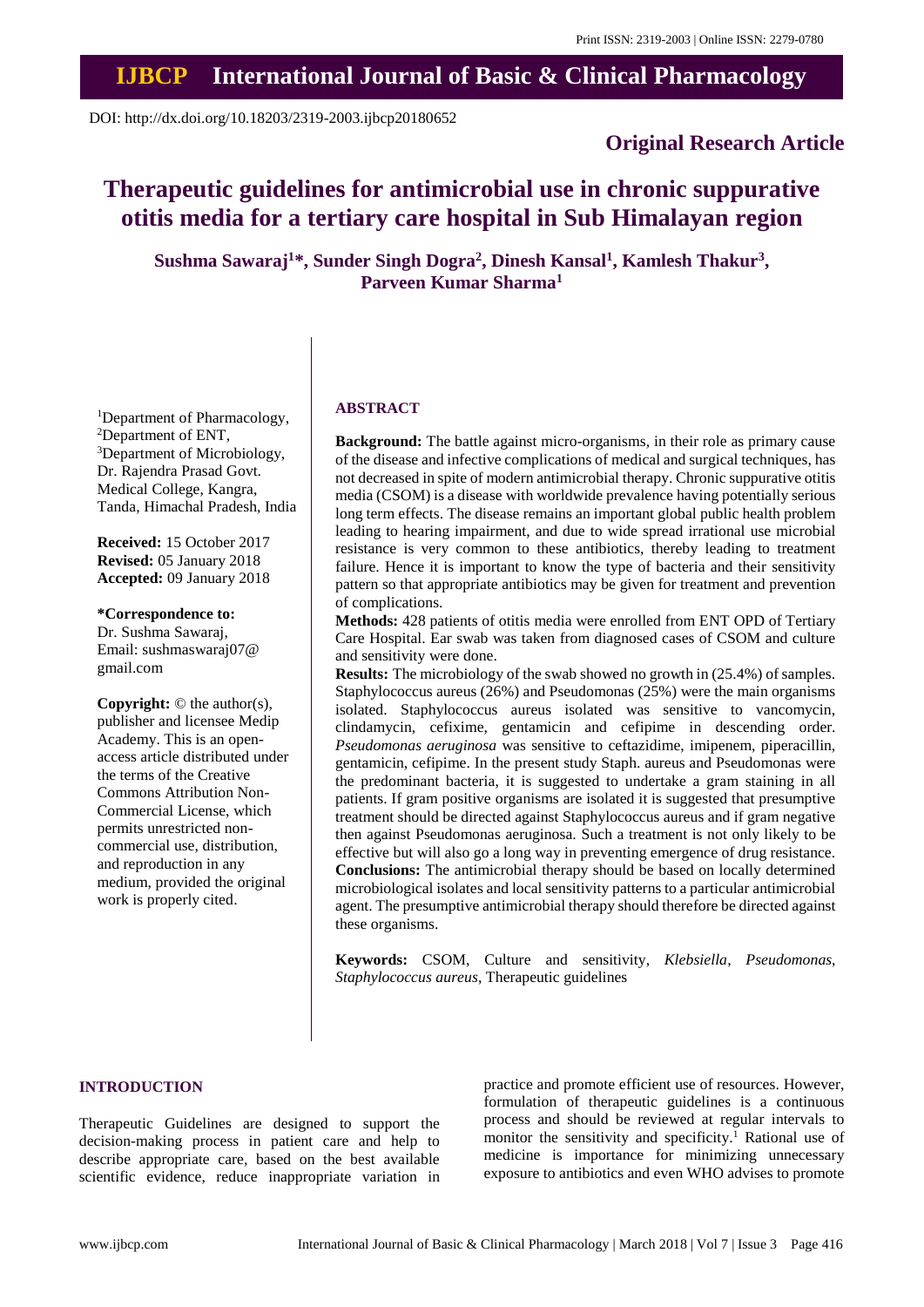constitution of therapeutic committees in district hospitals to monitor and implement interventions to improve the use of medicines. There is increasing evidence that directly associates antibiotic use with the emergence of resistant bacteria such as Methicillin-Resistant *Staphylococcus aureus* (MRSA), Vancomycin-Resistant *Enterococcus*, and resistant Gram negative bacilli and *Clostridium* difficile.2-4 Many studies have shown that more judicious use of antibiotics according to preset locally determined guidelines can reduce resistance, independent of traditional infection control measures.<sup>5</sup>

Prescription should be based on pharmacodynamics principles that predict efficacy, bacterial eradication and prevention of resistance emergence. Pharmaco-economic analyses confirm that bacteriologically more effective antibiotics can reduce overall management costs, particularly with respect to consequential morbidity and hospital admission. Application of these guidelines should positively benefit therapeutic outcomes, resistance avoidance and management costs and will more accurately guide antibiotic choices by both individuals and formulary/guideline committees.<sup>6</sup> For rational antibiotic use of medicines and successful treatment of CSOM, an appropriate knowledge of antibacterial susceptibility of causative microorganisms is essential.

Aim of the study was to prepare the therapeutic guidelines for antimicrobial use in chronic suppurative otitis media for a tertiary care hospital in Sub Himalayan region.

Objectives of the study were to know the bacterial spectrum of Chronic Suppurative Otitis Media in a tertiary care hospital in North India and to study the culture and antimicrobial sensitivity pattern of common causative organisms of Chronic Suppurative Otitis Media a tertiary care hospital in North India.

# **METHODS**

It was prospective cross-sectional study.

## *Study setting*

The study was conducted in collaboration with the departments of Pharmacology, Microbiology, Otorhinolaryngology, of Dr. R P. Government Medical College and Hospital Kangra at Tanda for a duration of one year.

#### *Study participants*

Patients diagnosed with CSOM in the OPD of Otorhinolaryngology department fulfilling the inclusion and exclusion criterion were enrolled on Monday and Saturday of every week during the study period over a period of one year.

#### *Inclusion criteria*

Clinically diagnosed cases of CSOM belonging to all ages and any gender.

#### *Exclusion criteria*

- Known Immuno compromised patients
- Patients not willing to participate in the study
- Those already on antibacterial therapy

The study was approved by Protocol Review Board and Institutional Ethical Committee of Dr. RPGMC Kangra at Tanda. The information collected, and individual identity was kept strictly confidential. Results of the study are used only for academic purpose and forming therapeutic guidelines.

#### *Consent*

The written informed consent was obtained from all the patients/ guardian (in case of a minor).

### *Sample collection for culture and sensitivity*

Specimen which is used for the study was Ear discharge.

Sterile swab sticks (commercially available single use swab sticks).

The specimen of the discharge was collected on a thin, sterile cotton wool swab. The swab was then placed in a sterile container and stopper was replaced tightly. Utmost care was taken to avoid surface contamination. The specimen was labelled appropriately and sent to the laboratory immediately for further processing. Samples (2 in no.) were collected and labelled accordingly under aseptic precautions.

#### *Sample transportation*

Samples were transported immediately to the Department of Microbiology, Dr. R.P. Govt. Medical. College and Hospital Kangra at Tanda.

Processing of samples out of the two specimens collected, Gram staining was used for gram staining by modified Hucker's method and other was used for culture.

#### *Culture*

Another swab was used for culture on MacConkey agar incubated at  $37^{\circ}$ C for 24-48 hrs. The plates showing no growth at 48 h were recorded as negative cultures i.e no growth. Culture was done only for aerobic organisms. The media for MacConkey agar were procured from HiMedia laboratories Pvt. Ltd. Mumbai, India.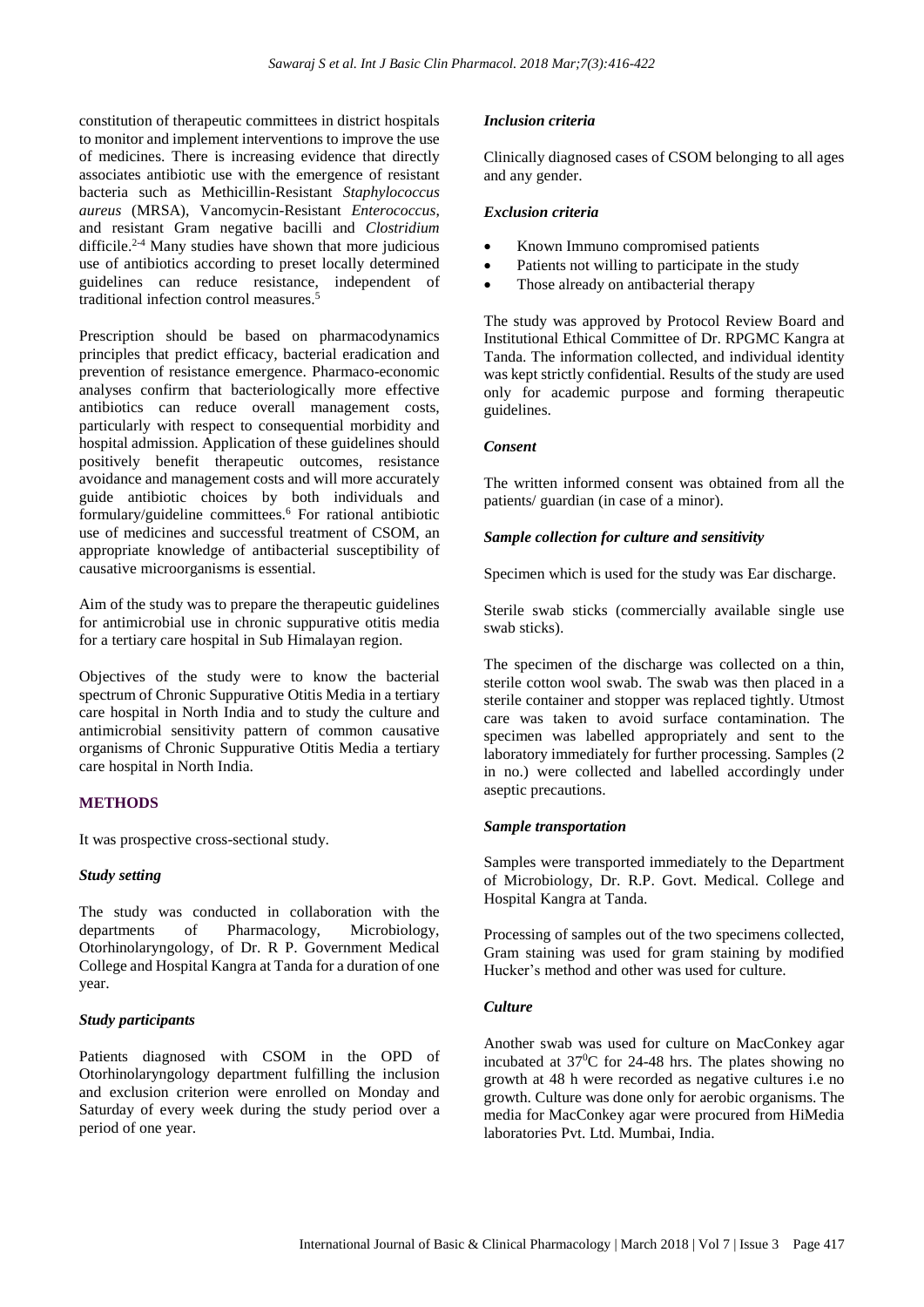Identification of organisms the isolates obtained on culture were studied and identified by the standard bacteriological techniques based on colony characters and biochemical tests.<sup>7</sup>

#### *The antimicrobial susceptibility test*

AST for antibacterial was performed for all pathogenic isolates by modified Kirby-Bauer disk diffusion method on Mueller - Hinton agar plates.<sup>8</sup> All antibiotic disks were procured from HiMedia Pvt Ltd

The zone of inhibition was reported as susceptible (S), Intermediate  $(I)$ , Resistant $(R)$  as per CLSI guidelines.<sup>9</sup> Drugs used for antibiotic sensitivity testing according to the organism.<sup>10</sup>

#### *Quality control*

*E. coli* ATCC 25922; *S. aureus* ATCC 25923, *Pseudomonas aeruginosa* ATCC 27853 were used as standard strains for quality control as per Clinical and laboratory standards institute guidelines.<sup>9</sup>

#### *Formulation of the therapeutic guidelines*

After culture and sensitivity reports, other parameters were taken into consideration. Cost of therapy, Pharmacokinetics properties of antimicrobials and adverse drug reactions were obtained from available literature. The cost of therapy was calculated and based on all the above parameters the therapeutic guidelines were formulated.<sup>11,12</sup>

#### **RESULTS**

A total of 428 ear swab samples were collected. Out of which 250 (58.5%) specimens were from males and 178 (41.5%) from females. From total 428 samples, pathogenic bacteria were isolated in 299 (70%), no growth in 105 (24%) and commensals 24 (6%) specimens. The culture of the specimens revealed that *Staphylococcus aureus* including *Methicillin Resistant Staphylococcus aureus (MRSA)* 118, (39%) and *Pseudomonas aeruginosa* 110, (37%) were the main organisms isolated. In addition, a number of other organisms were isolated viz. Nonfermenter Group of organisms (NFGO) 19 (6%)*, E. coli* 13 (4%), *Klebsiella spp.* 8 (3%), *Proteus spp.* 4 (1.5%), *Enterobacter spp.* 4 (1.5%), *Enterococcus spp.*4 (1.5%) *β Haemolytic streptococcus* 3 (1%), *Citrobacter* 2 (1%) *Acinetobacter* 1 (0.5%) and 13 (4%) others\* nonsignificant organisms (Figure 1). All the S*taphylococcus aureus* isolated were sensitive to vancomycin 118 (100%); while sensitivity to other antimicrobials was as: clindamycin 84 (71.3%), cefixime 67 (56.8%), gentamicin 62 (52.5%), cefipime 58 (49.1%), amoxy+clav 32 (27.2%), imipenem 30 (25.4%), ofloxacin 27 (22.9%), penicillin 22 (18.6%), ceftazidime 23 (19.5%), piperacillin 19 (16.1%), Cefoperazone 15 (12.7%), ceftriaxone 7 (5.9%), ciprofloxacin 6 (5.1%) and azithromycin 6 (5.1%) (Figure 2). *Pseudomonas aeruginosa* isolated was sensitive to ceftazidime 86 (78.2%), imipenem 79 (71.8%), piperacillin 71 (64.5%), Gentamicin 59 (53.6%), Cefepime 26 (23.6%), Ticarcillin 24 (21.8%), Carbenicillin 18 (16.4%), cotrimoxazole 9 (8.2%), ciprofloxacin 7 (6.4%), Cefoxitin 4 (3.6%), Penicillin 1 (0.9%) (Figure 3).



**Figure 1: Culture of the ear swab (n=428).**



**Figure 2: Sensitivity profile of** *Staphylococcus aureus* **(n=113).**



**Figure 3: Sensitivity profile of** *Pseudomonas aeruginosa* **(n=110).**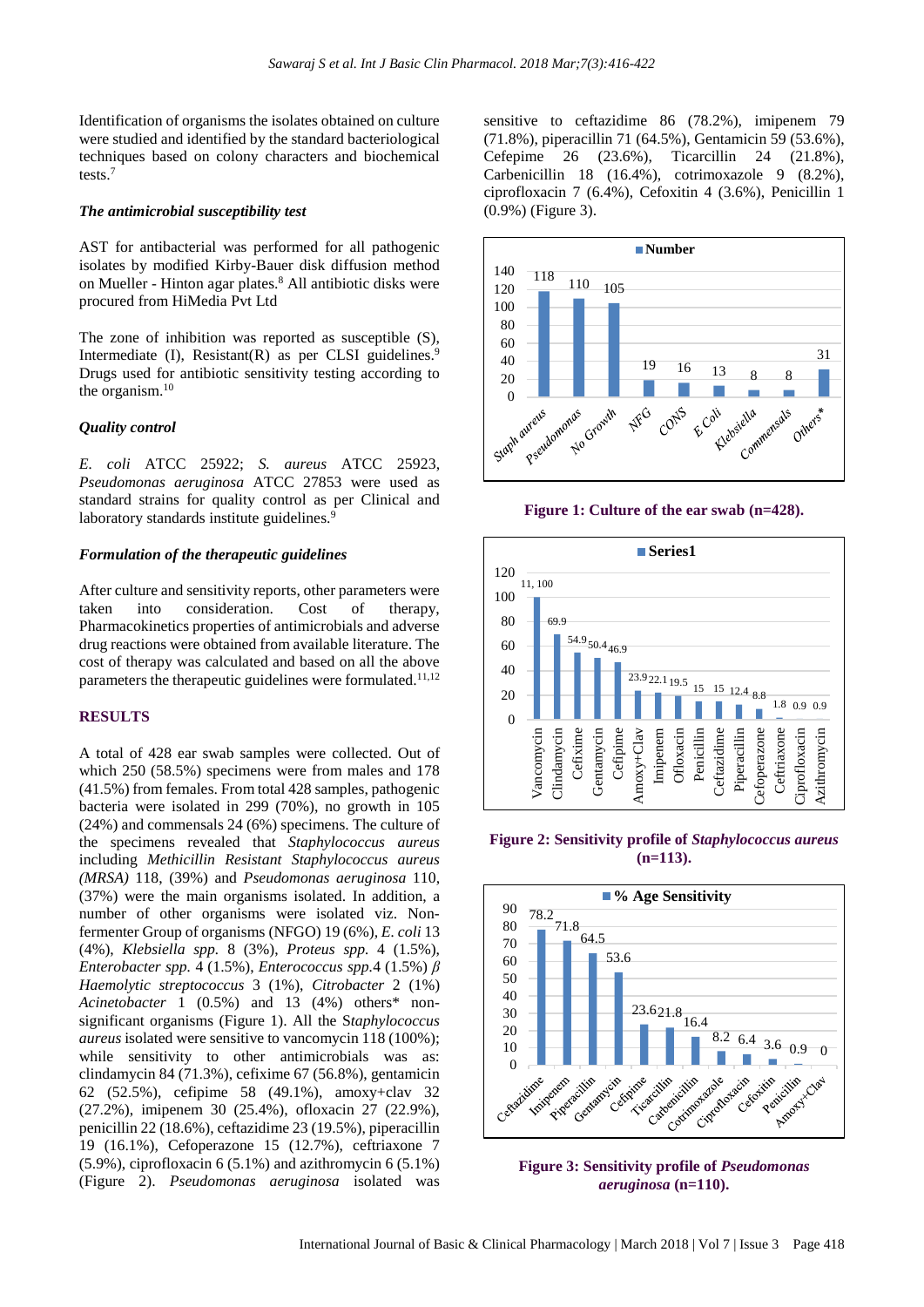*NFGO* isolated was sensitive to vancomycin 19 (100%), ceftazidime 13 (68.4%), imipenem 12 (63.1%), gentamicin 11 (57.8%), amoxy+clav 10 (52.6%), ciprofloxacin 9 (47.4%), cefixime 4 (21%), cotrimoxazole 4 (21%), clindamycin 2 (10.5%), azithromycin 2 (10.5%), cefotaxime 2 (10.5%), piperacillin 1 (5.3%), Carbenicillin 1 (5.3%), ticarcillin 1 (5.3%) and Ampicillin+Sulbactam 1 (5.3%) (Figure 4).



**Figure 4: Sensitivity profile of NFGO (n=19).**

*E. coli* isolated showed sensitivity to cefixime 10 (77%), gentamicin 9 (69.2%) piperacillin 4 (30.8%), clindamycin 2(15.4%) and ceftriaxone 1 (7.7%).

*Klebsiella spp.* isolated were sensitive to gentamicin in 8 (100%), cefixime 7 (87.5%) piperacillin 6 (75%), clindamycin 5 (62.5%), ceftazidime 5 (62.5%), imipenem 4 (50%), ciprofloxacin 1 (12.5%), erythromycin 1 (12.5%) of the specimens (Figure 5).





#### *Therapeutic guidelines for CSOM*

Therapy is recommended based on the results of gram staining and is as under:

#### *Gram Positive organisms*

- Drug of choice Clindamycin 600 mg 8 hourly, orally
- Second line therapy Cefixime 200 mg BD, orally
- Gram Negative organisms:
- Drug of choice Ceftazidime 2 g 8 hourly IV
- Second line therapy Gentamicin 2 mg/ kg then 3-5mg/kg/day in 3 divided doses IM/IV

#### *Notes*

- In case of no response to the above therapy, culture and sensitivity should be undertaken and the treatment should be revised accordingly.
- The antibiotics recommended for other organisms isolated are mentioned above.

#### **DISCUSSION**

CSOM is a chronic inflammation of middle ear due to various causes. It is one of the common causes of deafness. The disease usually occurs after upper respiratory viral infections followed by invasion of pyogenic organisms. CSOM can cause severe adverse effects like intra and extra cranial complications which can be life threatening. The complications of CSOM have been reduced to a greater extent because of the invention of antibiotics. But irrational use of antibiotics has led to the emergence of resistant organisms to the commonly used drugs. In CSOM knowledge of the local microbiological flora is essential for initiating empirical therapy. Often, the primary care physicians are usually the first to see these patients and mostly rely on empirical antibiotic therapy and only refer to the otolaryngologist when their treatments fail. Due to its recurrent nature and the development of resistant pathogenic organisms, control of infection poses a greatest therapeutic challenge. The challenges of resistance have even been compounded by the activities of self-medication and quacks in this part of the country where they engage in non-judicious use of antibiotics. Now a days, it is rare for an otolaryngologist to encounter bacterial flora of a chronic discharging ear that has not already been modified by previous antibiotic therapy with some of them returning sterile cultures.

In our study, overall, 299 (70%) specimens had a culture positive for pathogenic bacteria, while no growth and commensals were obtained in 105 (24%) patients and 24 (6%) specimens respectively. This is similar to the study conducted by Adoga et al. 13

In the present study, gram negative organisms were isolated in 164 (54.12%) specimens, and gram positive organisms were isolated in 139 (45.8%) specimens. Adoga, et al and Madana, et al also found similar results. Therefore, these studies show that gram negative bacteria are more commonly isolated in CSOM patients than gram positive bacteria, including our study, however in our study the difference was not as much as in the previous studies.<sup>13,14</sup>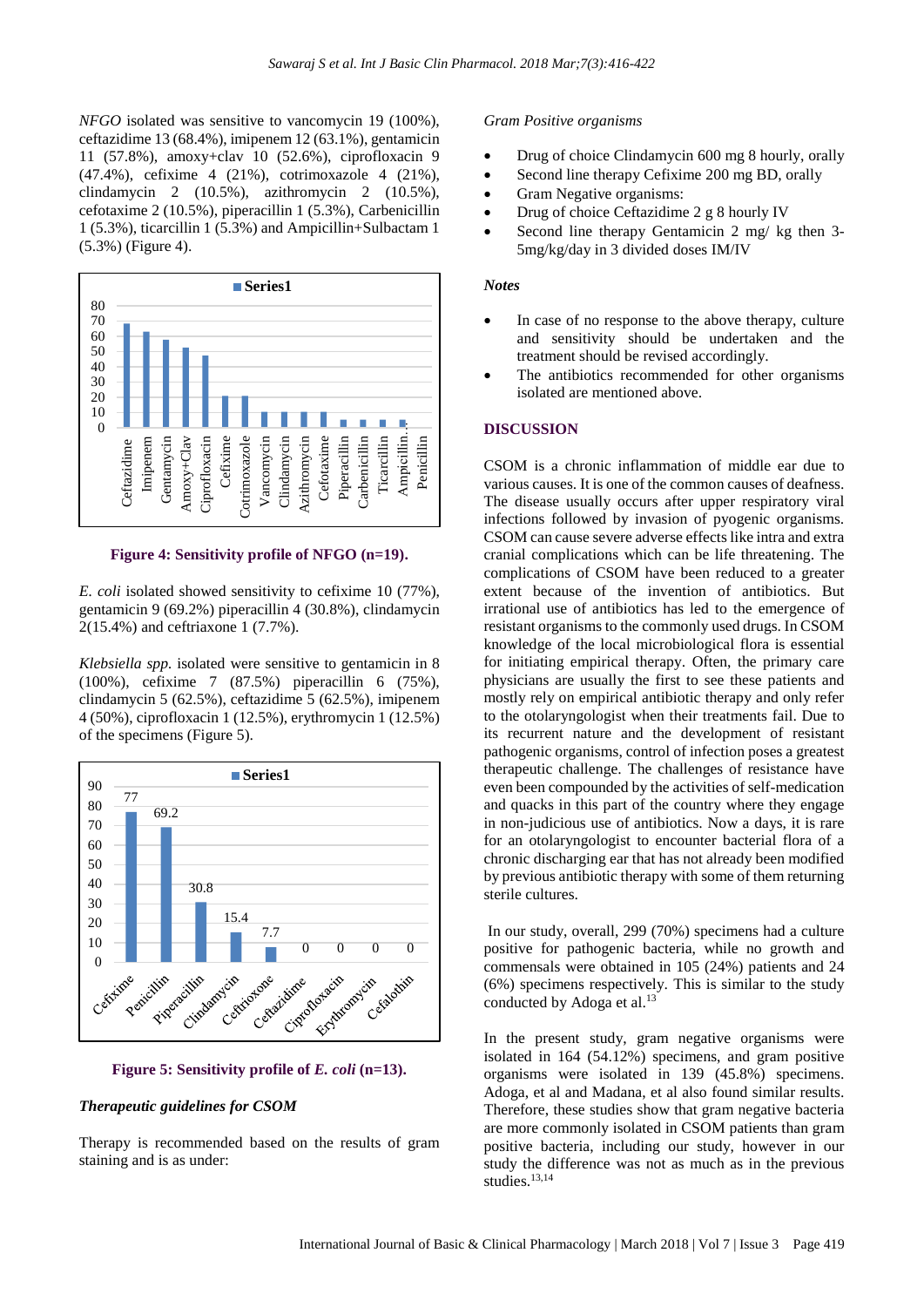In the present study, the main organisms isolated were *Staphylococcus aureus* (118, 39%) and *Pseudomonas aeruginosa* (110, 37%). This is similar to the study by Prakash, et al, Taneja, et al, Kuchal, et al and Shyamala, et al. 15-18

The predominant organisms cultured were *Klebsiella spp.* (31, 41.3%), *Escherichia coli* (22, 29.3%) and *Pseudomonas aeruginosa* (6, 8%). The gram-positive isolates were *Streptococcus spp.* (8, 10.8%) and *Staphylococcus aureus* (7, 9.3%). Afolabi et al found that majority of the bacteria isolated from the middle ear of patients with CSOM were *Pseudomonas aeruginosa* and *Klebsiella Spp.* in 31.3% and 23.9%, the least were *Streptococcus Spp., E. coli* and fungal contaminants. Therefore, results of our study were in consonance with previous studies in this regard, as we also found that *Staphylococcus aureus* and *Pseudomonas aeruginosa* to be the predominant pathogenic bacteria among CSOM patients.<sup>13,19</sup>

We found that, drug sensitivity pattern of isolates was more sensitive to vancomycin, clindamycin, cefixime, gentamicin, cefipime, ceftazidime, imipenem and piperacillin, while Adoga, et al reported that in-vitro drug sensitivity pattern of all isolates were more sensitive to ofloxacin, ciprofloxacin and pefloxacin. Prakash, et al found that antimicrobial profile of aerobic isolates revealed maximum sensitivity to amikacin (95.5%), ceftriaxone (83.4%) and gentamicin (82.7%). These differences are not only due to the different bacterial isolates but also reflects varying sensitivity patterns of organisms in different regions as well.<sup>13,15</sup>

In our study all the S*taphylococcus aureus* isolated were sensitive to vancomycin 118, (100%); while sensitivity to other antimicrobials was as: clindamycin 84, (71.3%), cefixime 67, (56.8%), gentamicin 62, (52.5%), cefipime 58, (49.1%). In the study by Prakash *et al Staphylococcus aureus* was found to be highly susceptible to chloramphenicol and piperacillin followed by cephalosporins and quinolones. This is variance to our study, as we found that *Staphylococcus aureus* was sensitive to quinolones (ofloxacin) only in 27 (22.8%) and to piperacillin in 19 (16.1%) specimens.<sup>20</sup>

In the present study, *Staphylococcus aureus* isolated was resistant to Amoxicillin with Clavulanate in almost 73% of the cases. Our results are also in accordance with studies by Chakraborty, et al (95.4%) and Malkappa, et al (90%) in this regard. Prakash, et al found that most of the isolates were found to be susceptible to amikacin. But, almost 85% of the organisms showed resistance to amoxicillin.20-22

In our study *Pseudomonas aeruginosa* isolated from the ear was sensitive to ceftazidime (86, 78.2%), imipenem (79, 71.8%), piperacillin (71, 64.5%), gentamicin (59, 53.6%). Afolabi, et al in their study found ciprofloxacin, azithromycin and amoxicillin/clavulanic acid to be effective against *Pseudomonas aeruginosa,* which is different from the sensitivity patterns obtained in our study as *Pseudomonas aeruginosa* was sensitive to ciprofloxacin only in 6.4% cases while no isolate was sensitive to amoxicillin/clavulanic acid.<sup>19</sup>

*NFGO* isolated was sensitive to vancomycin 19 (100%) ceftazidime 13 (68.4%), imipenem 12 (63.1%) gentamicin 11 (57.8%) Amoxy+clav 10, (52.6%) ciprofloxacin 9 (47.4%).

*E. coli* isolated showed sensitivity to cefixime 10 (77%), gentamicin 9 (69.2%). No isolate showed sensitivity to ciprofloxacin, erythromycin and cefalothin. *Klebsiella spp.* isolated was sensitive to gentamicin in 8 (100%), cefixime 7 (87.5%) piperacillin 6 (75%), clindamycin 5 (62.5%) ceftazidime 5 (62.5%), imipenem 4 (50%).

Prakash et al, reported that the gram negative isolates were fairly susceptible to ciprofloxacin, third generation cephalosporins and gentamicin. *Klebsiella spp. Escherichia coli* and *Streptococcus spp*. were the leading pathogenic organisms in CSOM in their region and their sensitivity rates were highest to the quinolone antibiotics. However, we did not find similar sensitivity rates to quinolone antibiotics against gram negative organisms isolated in our study, as percentage sensitivities of *Klebsiella spp., Pseudomonas aeruginosa* and *E. coli* were only 12.5%, 6.4% and 0% respectively in our study. This is an indication of an increasing resistance to quinolones among gram negative organisms in our region. $20$ 

The above discussion highlights the fact that although the organisms isolated in CSOM patients are similar in different studies conducted not only over a varied geographical area but also at different time periods, the sensitivity to antibiotics is entirely different. Therefore, broad guidelines even at national level are not likely to be effective and local guidelines are a must. We also suggest undertaking gram staining in all cases, as it would indicate whether the presumptive therapy should be directed against *Staphylococcus aureus* or *Pseudomonas aeruginosa* as these were the predominant organisms. The antibiotics recommended for our area are mentioned in the guidelines for CSOM. Later, when the culture and sensitivity results become available then the antibiotics should be changed accordingly.

Limitations of this observational study was a center based study and the patient number waslimited. It was a profiling study, so all the etiological factors could not be investigated in detail. For such type of research work a large sample size is required. It was a cross sectional study and for this type of study a continuous study is required.

## **CONCLUSION**

Among 428 ear swab specimens of CSOM patients, pathogenic bacteria were 70%. 61% (n=299) pathogenic bacterial isolated from were gram negative and 39% gram positive. The culture revealed that *Staphylococcus aureus*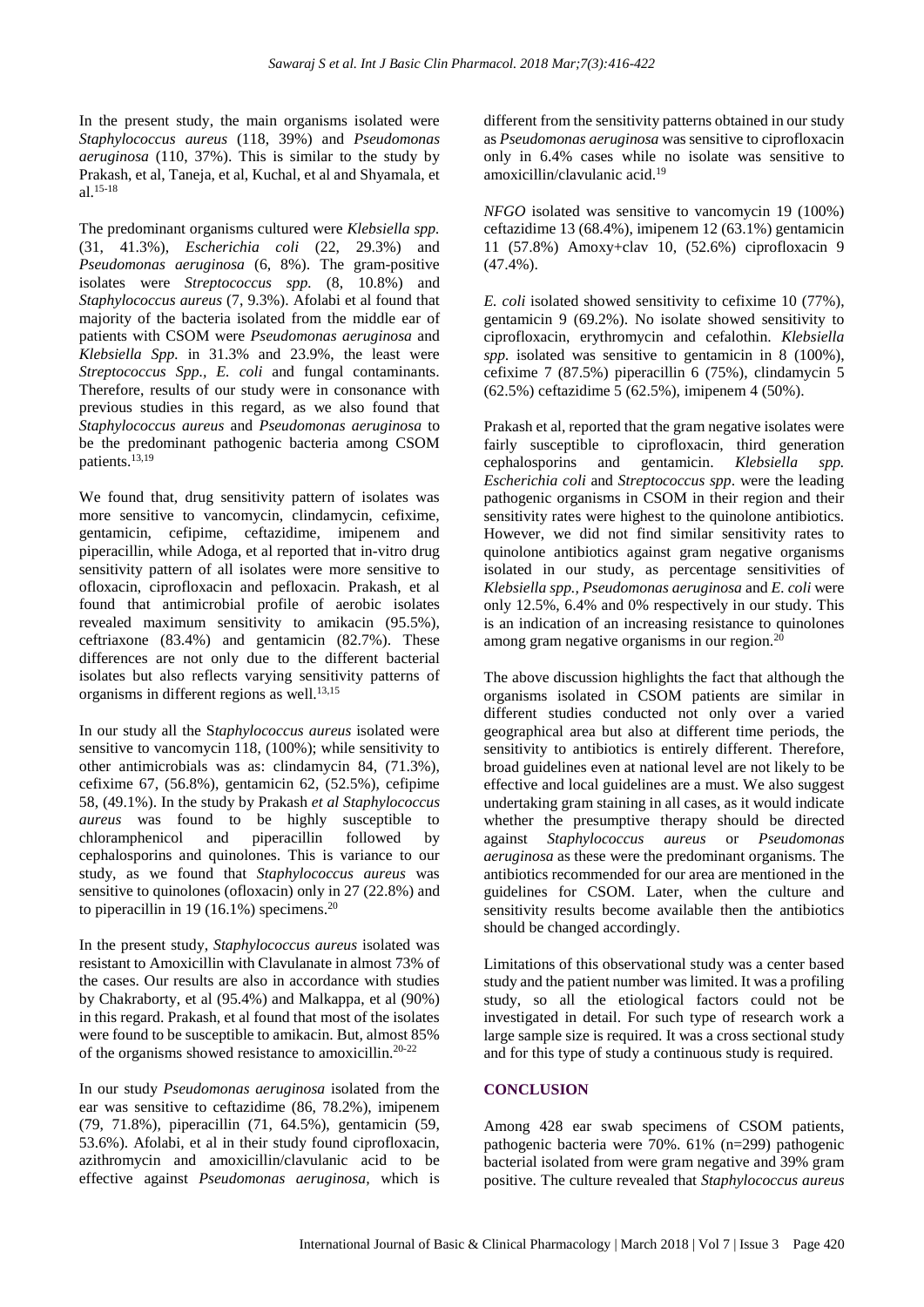including *MRSA* (39%, n=118) and *Pseudomonas aeruginosa* (37%, n=110) were the main organisms isolated in most number of cases. All the S*taphylococcus aureus* isolated were sensitive to vancomycin. *Pseudomonas aeruginosa* isolated was mainly sensitive to ceftazidime, imipenem, piperacillin and gentamicin. Based on above observations and taking into consideration other parameters (pharmacokinetic, pharmacodynamics, cost and safety) guidelines were formulated. The first line drug in case of gram positive isolates was clindamycin; while for gram negative isolates ceftazidime was recommended.

The sensitivity pattern of organisms causing CSOM to antimicrobials changes considerably from time to time and this variation is even worsened by misuse or irrational use of antibiotics, which tend to create multidrug resistance among the organisms, thereby making the management of CSOM more difficult. Often, it is common in the ENT practice to see actively discharging ears yielding sterile cultures in view of previous antibiotic therapy which had modified the bacterial making treatment problematic.

*Funding: No funding sources Conflict of interest: None declared Ethical approval: The study was approved by the Institutional Ethics Committee and Protocol Review Board of Dr. RPGMC Kangra, Tanda, India*

#### **REFERENCES**

- 1. Thomson R, Lavender M, Madhok R. How to ensure that guidelines are effective? BMJ. 1995;311:237-42.
- 2. Turnidge J. Antibiotics in animals much ado about something. Aust Prescr. 2001;24:26-7.
- 3. Quale J, Landman D, Saurina G, Atwood E, DiTore V, Patel K. Manipulation of a hospital antimicrobial formulary to control an outbreak of vancomycinresistant enterococci. Clin Infect Dis. 1996;23:1020-5.
- 4. Saurina G, Quale JM, Manikal VM, Oydna E, Landman D. Antimicrobial resistance in Enterobacteriaceae in Brooklyn, NY: epidemiology and relation to antibiotic usage patterns. J Antimicrob Chemoth ER. 2000;45:895-8.
- 5. McNulty C, Logan M, Donald IP, Ennis D, Taylor D, Baldwin RN. Successful control of Clostridium difficile infection in an elderly care unit through use of a restrictive antibiotic policy. J Antimicrob Chemother. 1997;40:707-11.
- 6. Landman D, Chockaling M, Quale JM. Reduction in the incidence of methicillin-resistant Staphylococcus aureus and ceftazidime-resistant Klebsiella pneumoniae following changes in a hospital antibiotic formulary. Clin Infect Dis. 1999;28:1062-6.
- 7. Writing group for Therapeutic Guidelines: Therapeutic Guidelines: Antibiotic. 12th edition. Melbourne: Therapeutic Guidelines Ltd.; 2003.
- 8. Ball P, Baquero F, Cars O, File T, Garau J, Klugman K, et al. Antibiotic therapy of community respiratory tract infections: strategies for optimal outcomes and

minimized resistance emergence J. Antimicrob. Chemother. 2002;49:31-40.

- 9. Woodhead, M. Community-acquired pneumonia guidelines - an International comparison: a view from Europe. Chest. 1998;113:183-7.
- 10. Colle JG, Miles RS, Watt B. Tests for identification of bacteria. In: Collee JG, Marmion BP, Fraser AG, Simmons A, editors. Mackie & McCartney Practical Medical Microbiology. 14<sup>th</sup> Ed. Edinburgh: Churchill Livingstone; 2006.
- 11. Bauer AW, Kirby WN, Sherris JC. Antibiotic susceptibility testing by standardized single disc method. Am J Clin Pathol. 1966;45:49-50.
- 12. Clinical and laboratory standards institute. Performance standards for antimicrobials susceptibility testing twenty first informational supplement M100S21. Wayne, PA: CLSI; 2011.
- 13. Winn WC, Allen S, Janda W, Koneman E, Procop G, Schreckenberger P, et al. Koneman's Color atlas and textbook of Microbiology. 6th ed. Philadelphia: Lippincott Williams and Willkins; 2006.
- 14. Sweetman SC. editor. Martindale; the complete drug reference. 36<sup>th</sup> Ed. Chicago: Pharmaceutical press; 2007.
- 15. Gulati CM, editor. Monthly index of medical specialties. New Delhi: Indraprastha press; 2014.
- 16. Adoga AA, Bakari A, Afolabi OA, Kodiya AM, Ahmad BM. Bacterial isolates in chronic suppurative otitis media: a changing pattern? Niger J Med. 2011;20:96-8.
- 17. Madana J, Yolmo D, Kalaiarasi R. Microbiological profile with antibiotic sensitivity pattern of cholesteatomatous chronic suppurative otitis media among children. Int J Pediatr Otorhinolaryngol. 2011;75:1104-8.
- 18. Afolabi OA, Salaudeen AG, Ologe FE. Pattern of bacterial isolates in the middle ear discharge of patients with chronic suppurative otitis media in a tertiary hospital in North central Nigeria. AFR Health Sci. 2012;12:362-7.
- 19. Prakash M, Lakshmi K, Anuradha S, Swathi G. Bacteriological profile and their antibiotic susceptibility pattern of cases of chronic suppurative otitis media. Asian J Pharm Clin Res. 2013;6:210-2.
- 20. Taneja M, Taneja MK. CSOM a bacteriological study. Indian J Otol. 2009;15:3-7.
- 21. Kuchhal V. Antibiotic sensitivity pattern in chronic suppurative otitis media in kumoun region. Indian J Otol. 2010;16:17-21.
- 22. Shyamla R, Reddy SP. The study of bacteriological agents of chronic suppurative otitis media-aerobic culture and evaluation. J Microbiol Biotechnol Res. 2012;2:152-62.
- 23. Prakash R, Juyal D, Negi V. Microbiology of Chronic Suppurative Otitis Media in a Tertiary Care Setup of Uttarakhand State, India. N Am J Med Sci. 2013;5:282-7.
- 24. Chakraborty A, Bhattacharjee A, Purkaystha P. Microbiological profile of chronic suppurative otitis